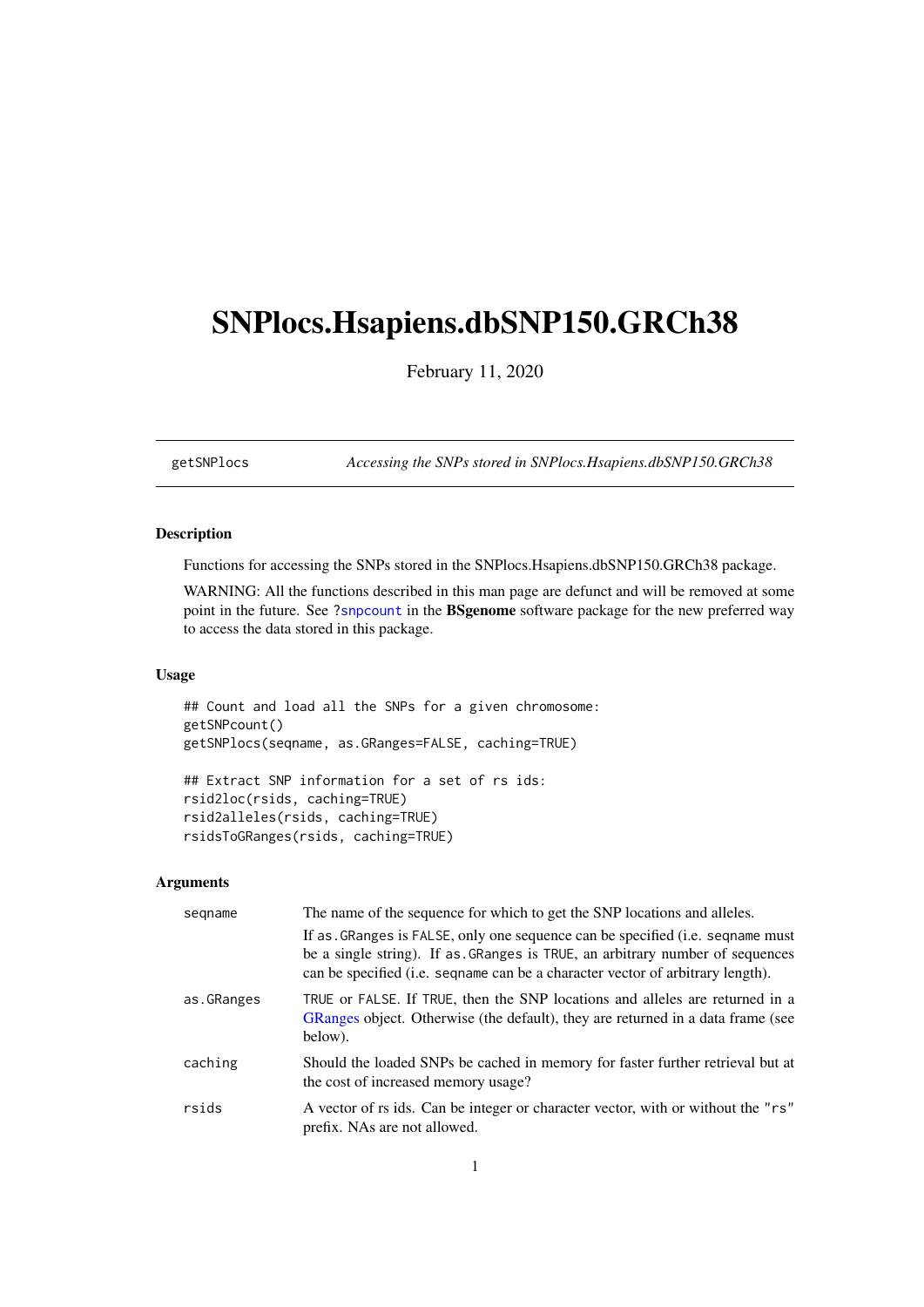#### <span id="page-1-0"></span>Details

See [SNPlocs.Hsapiens.dbSNP150.GRCh38](#page-2-0) for general information about this package.

The SNP data are split by chromosome (1-22, X, Y, MT) i.e. the package contains one data set per chromosome, each of them being a serialized data frame with 1 row per SNP and the 2 following columns:

- loc: The 1-based location of the SNP relative to the first base at the 5' end of the plus strand of the reference sequence.
- alleles: A raw vector with no NAs which can be converted into a character vector containing the alleles for each SNP represented by an IUPAC nucleotide ambiguity code (see [?IUPAC\\_CODE\\_MAP](#page-0-0) in the Biostrings package for more information).

Note that those data sets are not intended to be used directly but the user should instead use the getSNPcount and getSNPlocs convenience wrappers for loading the SNP data. When used with as.GRanges=FALSE (the default), getSNPlocs returns a data frame with 1 row per SNP and the 3 following columns:

- RefSNP\_id: RefSNP ID (aka "rs id") with "rs" prefix removed. Character vector with no NAs and no duplicates.
- alleles\_as\_ambig: A character vector with no NAs containing the alleles for each SNP represented by an IUPAC nucleotide ambiguity code.
- loc: Same as for the 2-col serialized data frame described previously.

## Value

getSNPcount returns a named integer vector containing the number of SNPs for each sequence in the reference genome.

By default (as.GRanges=FALSE), getSNPlocs returns the 3-col data frame described above containing the SNP data for the specified chromosome. Otherwise (as.GRanges=TRUE), it returns a [GRanges](#page-0-0) object with extra columns "RefSNP\_id" and "alleles\_as\_ambig". Note that all the ele-ments (genomic ranges) in this [GRanges](#page-0-0) object have their strand set to "+" and that all the sequence lengths are set to NA.

rsid2loc and rsid2alleles both return a named vector (integer vector for the former, character vector for the latter) where each (name, value) pair corresponds to a supplied rs id. For both functions the name in (name, value) is the chromosome of the rs id. The value in (name, value) is the position of the rs id on the chromosome for rsid2loc, and a single IUPAC code representing the associated alleles for rsid2alleles.

rsidsToGRanges returns a [GRanges](#page-0-0) object similar to the one returned by getSNPlocs (when used with as.GRanges=TRUE) and where each element corresponds to a supplied rs id.

#### Author(s)

H. Pagès

#### See Also

- [snpcount](#page-0-0) in the **BSgenome** software package for the new preferred way to access the data stored in this package.
- [SNPlocs.Hsapiens.dbSNP150.GRCh38](#page-2-0)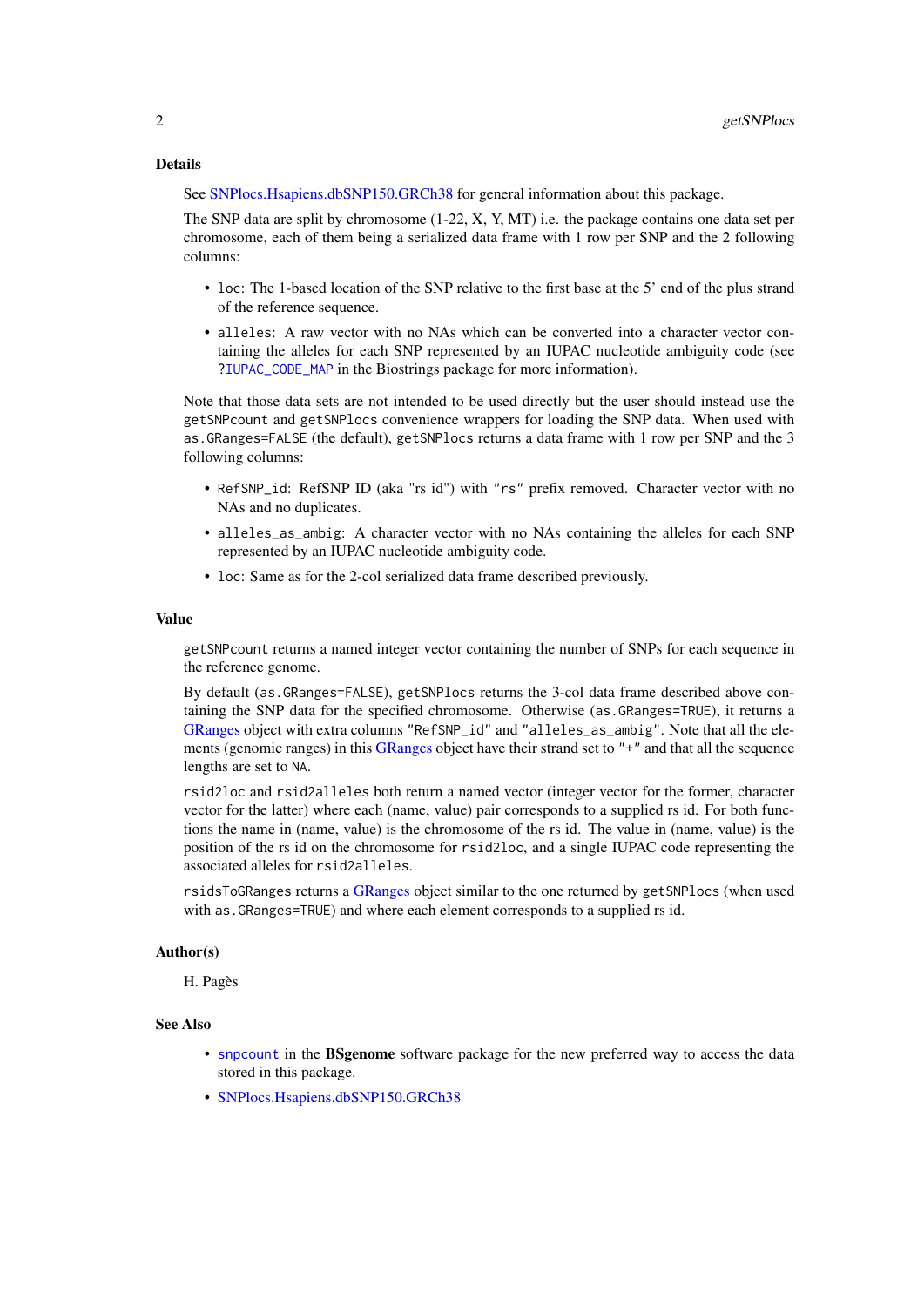<span id="page-2-1"></span><span id="page-2-0"></span>SNPlocs.Hsapiens.dbSNP150.GRCh38

*The SNPlocs.Hsapiens.dbSNP150.GRCh38 package*

#### Description

SNP positions and alleles for Homo sapiens extracted from NCBI dbSNP Build 150. The source data files used for this package were created by NCBI between March 12-14, 2017, and contain SNPs mapped to reference genome GRCh38.p7 (a patched version of GRCh38 that doesn't alter chromosomes 1-22, X, Y, MT).

#### Details

SNPs from dbSNP were filtered to keep only those satisfying the 4 following criteria:

- 1. The SNP is a single-base substitution i.e. its class is *snp*. Other classes supported by dbSNP are: *in-del*, *heterozygous*, *microsatellite*, *named-locus*, *no-variation*, *mixed*, and *multinucleotidepolymorphism*. These SNPs are NOT included in SNPlocs.Hsapiens.dbSNP150.GRCh38 but are available in separate package XtraSNPlocs.Hsapiens.dbSNP150.GRCh38.
- 2. The SNP is marked as notwithdrawn.
- 3. A *single* position on the reference genome (GRCh38.p7) is reported for the SNP, and this position is on chromosome 1-22, X, Y, or MT.
- 4. The SNP is not *out of bounds*, that is, its reported position is not beyond the end of the chromosome. Believe it or not, but some SNPs in dbSNP are actually out of bounds. For example, rs553244808 is reported to be at position 143544518 on chromosome 14 in assembly GRCh38.p7, even though the length of this chromosome is 107043718!

SNPlocs packages always store the alleles corresponding to the *plus* strand, whatever the strand reported by dbSNP is (which is achieved by storing the complement of the alleles reported by dbSNP for SNPs located on the minus strand). In other words, in a SNPlocs package, all the SNPs are considered to be on the plus strand and everything is reported with respect to that strand.

#### Note

The SNPs in this package can be "injected" in BSgenome.Hsapiens.NCBI.GRCh38 or BSgenome.Hsapiens.UCSC.hg38 and will land at the correct position.

See [?injectSNPs](#page-0-0) in the BSgenome software package for more information about the SNP injection mechanism.

#### Author(s)

H. Pagès

#### References

SNP Home at NCBI: <https://www.ncbi.nlm.nih.gov/snp>

dbSNP Human BUILD 150 announcement: [https://www.ncbi.nlm.nih.gov/mailman/pipermai](https://www.ncbi.nlm.nih.gov/mailman/pipermail/dbsnp-announce/2017q2/000175.html)l/ [dbsnp-announce/2017q2/000175.html](https://www.ncbi.nlm.nih.gov/mailman/pipermail/dbsnp-announce/2017q2/000175.html)

GRCh38.p7 assembly: [https://www.ncbi.nlm.nih.gov/assembly/GCF\\_000001405.33/](https://www.ncbi.nlm.nih.gov/assembly/GCF_000001405.33/)

hg38 genome at UCSC: <http://genome.ucsc.edu/cgi-bin/hgGateway?db=hg38>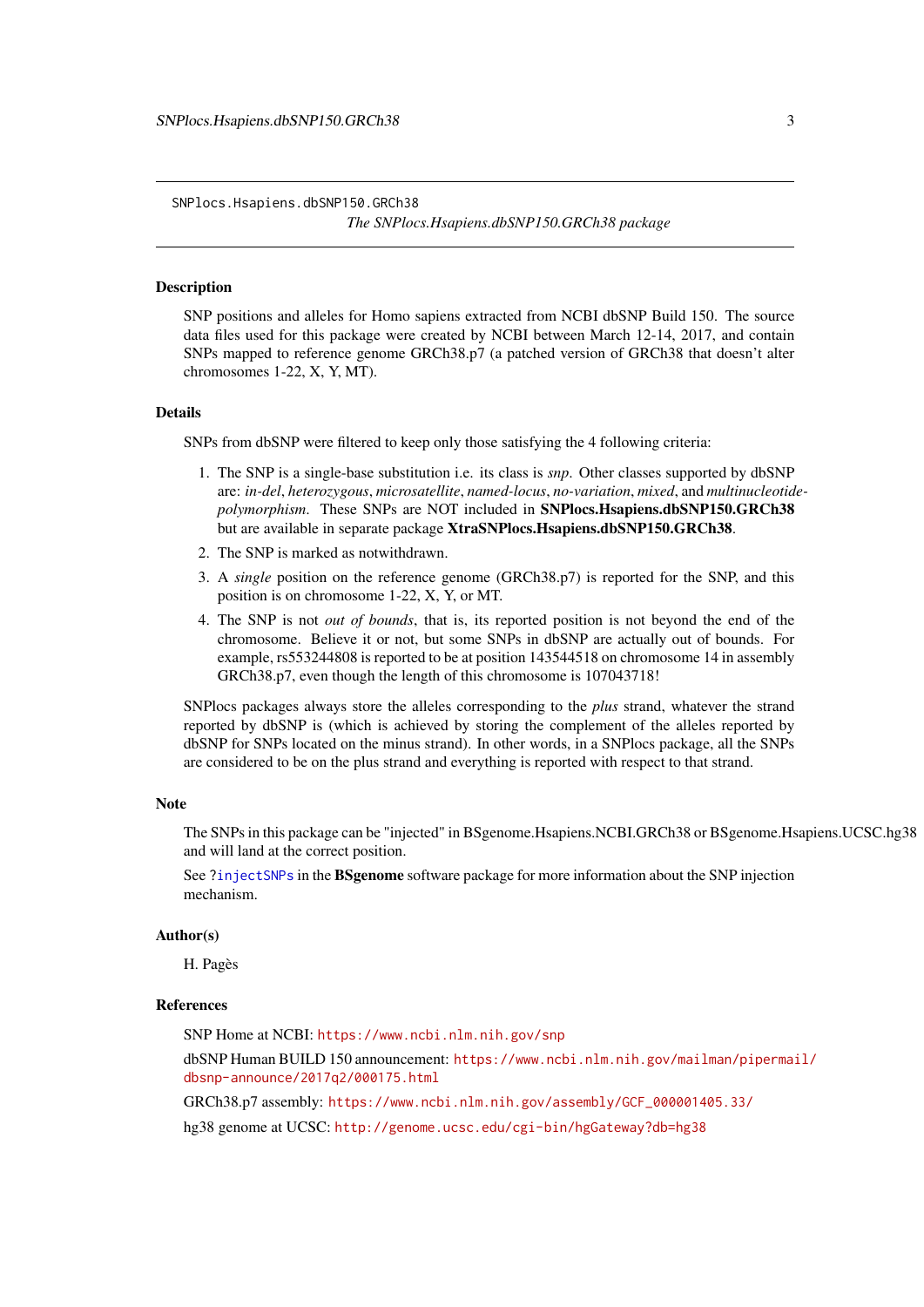Note that hg38 and GRCh38 are the same assemblies (i.e. the 455 genomic sequences in both of them are the same), except that they use different conventions to name the sequences (i.e. for the chromosome and scaffold names).

#### See Also

- The XtraSNPlocs.Hsapiens.dbSNP150.GRCh38 package for SNPs of class other than *snp*.
- [snpcount](#page-0-0) in the BSgenome software package for how to access the data stored in this package.
- [IUPAC\\_CODE\\_MAP](#page-0-0) in the Biostrings package.
- The [GRanges](#page-0-0) class in the GenomicRanges package.
- [injectSNPs](#page-0-0) in the **BSgenome** software package for SNP injection.
- The VariantAnnotation software package to annotate variants with respect to location and amino acid coding.

## Examples

```
## ---------------------------------------------------------------------
## A. BASIC USAGE
## ---------------------------------------------------------------------
snps <- SNPlocs.Hsapiens.dbSNP150.GRCh38
snpcount(snps)
## Get the positions and alleles of all SNPs on chromosome 22:
chr22_snps <- snpsBySeqname(snps, "22")
chr22_snps
## Get the positions and alleles of all SNPs on chromosomes 22 and MT:
snpsBySeqname(snps, c("22", "MT"))
## ---------------------------------------------------------------------
## B. EXTRACT SNP INFORMATION FOR A SET OF RS IDS
## ---------------------------------------------------------------------
my_rsids <- c("rs2639606", "rs75264089", "rs73396229", "rs55871206",
              "rs10932221", "rs56219727", "rs73709730", "rs55838886",
              "rs3734153", "rs79381275", "rs1516535")
## Note that the 1st call to snpsById() takes a long time but subsequent
## calls are expected to be slightly faster.
my_snps <- snpsById(snps, my_rsids)
my_snps
## Translate the IUPAC ambiguity codes used to represent the alleles
## into nucleotides:
IUPAC_CODE_MAP[mcols(my_snps)$alleles_as_ambig]
## ---------------------------------------------------------------------
## C. INJECTION IN THE REFERENCE GENOME
## ---------------------------------------------------------------------
library(BSgenome.Hsapiens.UCSC.hg38)
genome <- BSgenome.Hsapiens.UCSC.hg38
genome
genome2 <- injectSNPs(genome, "SNPlocs.Hsapiens.dbSNP150.GRCh38")
genome2 # note the additional line "with SNPs injected from..."
```
<span id="page-3-0"></span>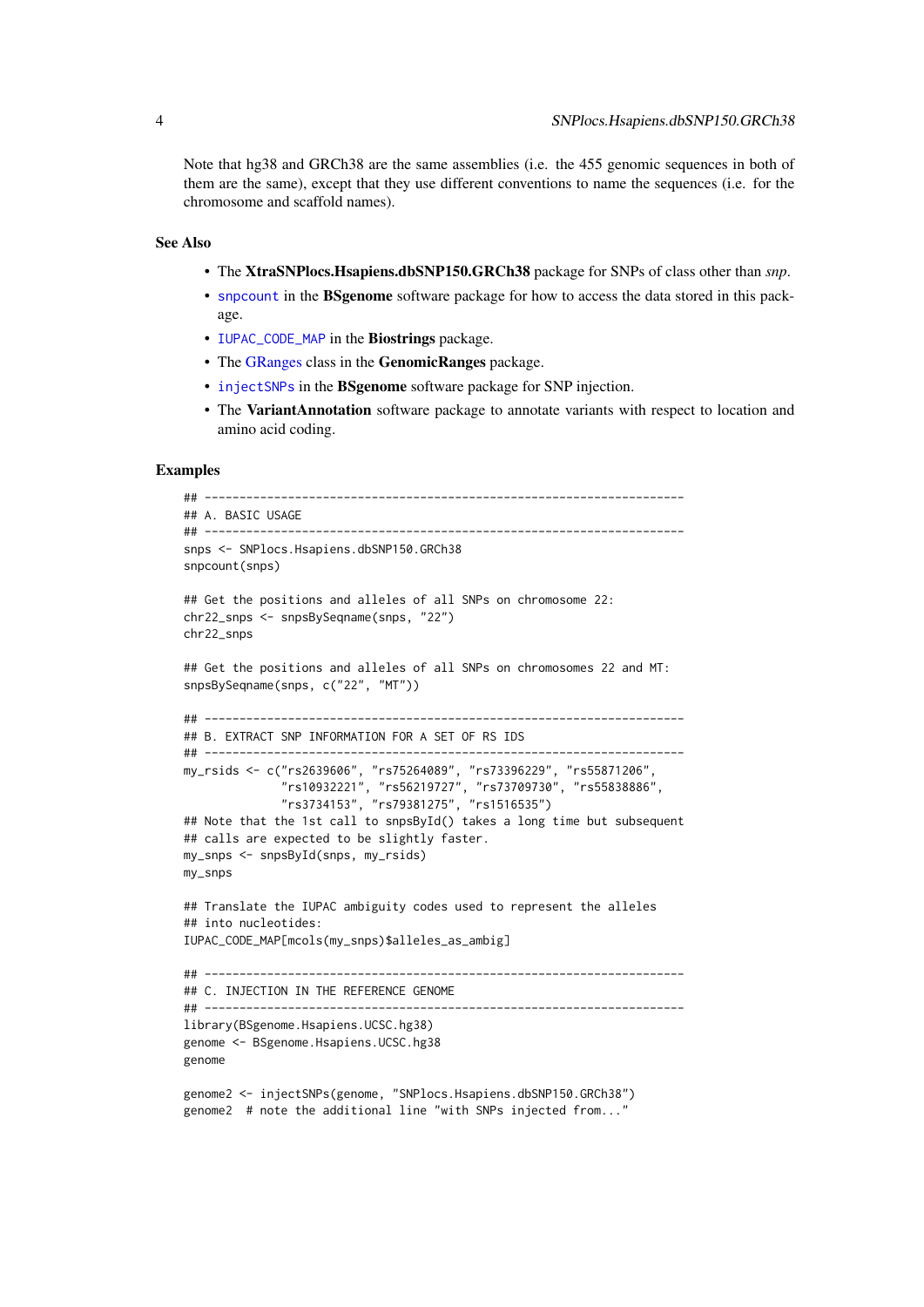#### SNPlocs.Hsapiens.dbSNP150.GRCh38 5

```
alphabetFrequency(genome$chr22)
alphabetFrequency(genome2$chr22)
## Get the number of nucleotides that were modified by this injection:
neditAt(genome$chr22, genome2$chr22) # 3974040
## ---------------------------------------------------------------------
## D. SOME BASIC QUALITY CONTROL (WITH SURPRISING RESULTS!)
## ---------------------------------------------------------------------
## Note that dbSNP can assign distinct ids to SNPs located at the same
## position:
any(duplicated(mcols(chr22_snps)$RefSNP_id)) # rs ids are all distinct...
any(duplicated(chr22_snps)) # but some positions are repeated!
which(duplicated(chr22_snps))[1:5] # 443, 614, 1506, 1564, 2429
chr22_snps[2428:2429] # rs400232 and rs879813061 share the same position
                       # (11282150) and alleles (Y, i.e. C/T)
## Also note that not all SNP alleles are consistent with the GRCh38
## genomic sequences, that is, the alleles reported for a given SNP are
## not necessarily compatible with the nucleotide found at the SNP
## position in GRCh38. For example, to get the number of inconsistent
## SNPs on chr1:
chr1_snps <- snpsBySeqname(snps, "1")
chr1_alleles <- mcols(chr1_snps)$alleles_as_ambig
chr1_alleles <- DNAString(paste(chr1_alleles, collapse=""))
nchar(chr1_alleles) # 23591605 SNPs on chr1
neditAt(genome$chr1[pos(chr1_snps)], chr1_alleles, fixed=FALSE)
## ==> 38412 SNPs (0.16%) are inconsistent with GRCh38 chr1!
```